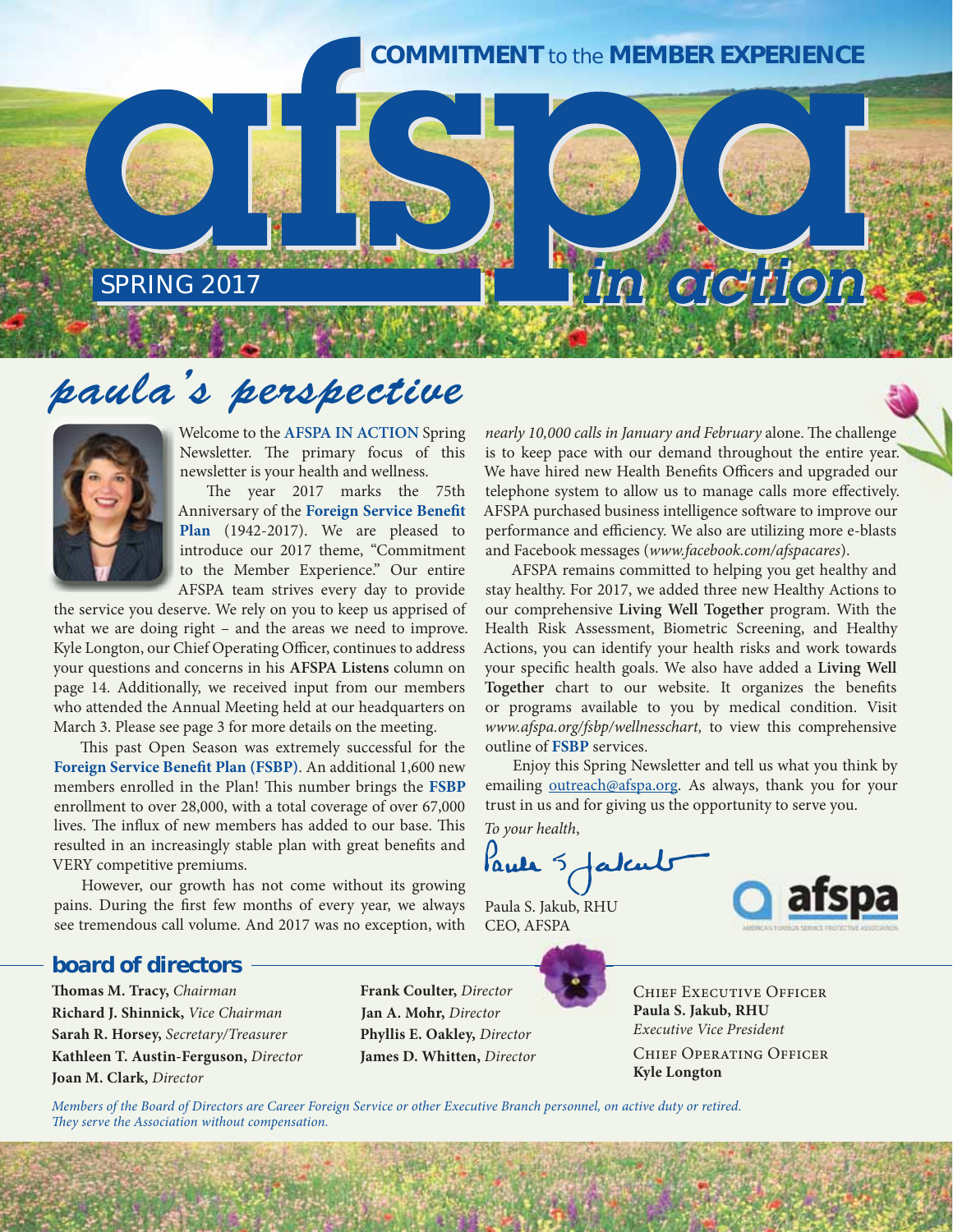## *Ancillary Insurance Programs*



### **How Oral Health & Heart Health are Connected**



One tip to keep your heart healthy is visiting the dentist. Studies show that if you have gum disease you are at a greater risk for heart disease. Swelling inside the mouth is a common symptom of gum disease, and it is similar to the swelling of the arteries found in patients with heart problems. In fact, doctors have found the same bacteria in the mouths of patients with gum disease as that in hardening arteries.

*and dental cleaning* 

development of gum disease.

### *Warning Signs of Gum Disease*

Half of American adults are living with gum disease, which often goes undiagnosed, and many of them don't realize they are dealing with a serious condition. Even though the early symptoms can be fixed easily, the problem can turn into an infection, and the effects may be permanent. Smoking can increase your risk for gum and tooth related issues, and so can side effects from other diseases and medications. Here are some warning signs:

- Bleeding gums during brushing or flossing
- Red, tender, or swollen gums
- Bad breath that doesn't go away or a persistent bad taste in your mouth
- Loose teeth
- Gums pulling away from your teeth or a receding gum line

Source: The American Academy of Periodontology

NEED DENTAL INSURANCE? AFSPA offers a variety of dental plans. Enroll anytime! **Visit** *www.afspa.org/dental* **or call 202-833-4910.**

### **Legal Services**



AFSPA has arranged for several law firms in Washington DC and Virginia to provide legal services to our members at preferred rates.

Common areas that may be important to have legal advice, document preparation, and/or representation include:

- Wills and living wills
- Trusts
- Estate administration and planning
- Buying, selling, and renting real estate
- Tax advice
- Starting and operating a business
- Accidents
- Domestic and elder law
- Disputes

For more information, visit www.afspa.org > Ancillary Insurance Programs > Professional Services.

### **How long can you go without an income?**

keep your mouth and your heart healthy.

*Visit a dentist twice a year for an exam* 

Your dentist will check for signs of gum disease. He or she also will deeply clean your teeth to remove build up and bacteria, which play a role in the

Doctors have found that patients who have healthy dental habits pay more attention to their well-being than people with unhealthy lifestyles. Study your routine and be smart about keeping better habits. Along with regular dental visits, you also should floss daily and brush your teeth twice a day for two minutes each time. By following these steps, you can

A serious medical condition or accidental injury can deplete your savings in a relatively short period of time. It's difficult for most working adults to imagine being unable to work for several months and having little or no income. *AFSPA offers two disability plans to fill that gap:* 

### **Lloyds of London**

- Offers 60% of annual salary up to \$5,000 a month
- 2-year maximum benefit period
- 45-day waiting period
- Optional \$250,000 lump sum benefit if disabled 24 months or more
- Health application required

### **Cigna**

- Offers 60% of annual salary up to \$5,000 a month
- 2-year or 5-year plan
- 30-day waiting period
- Routine maternity coverage
- Health application not required; you are accepted by completing a simple enrollment form\*

*Consider applying for coverage if you are a newly hired employee, do not have a substantial amount of sick leave or savings in the bank, or just want extra protection.* 

\* See website regarding preexisting conditions.

Visit www.afspa.org/disability, for more information.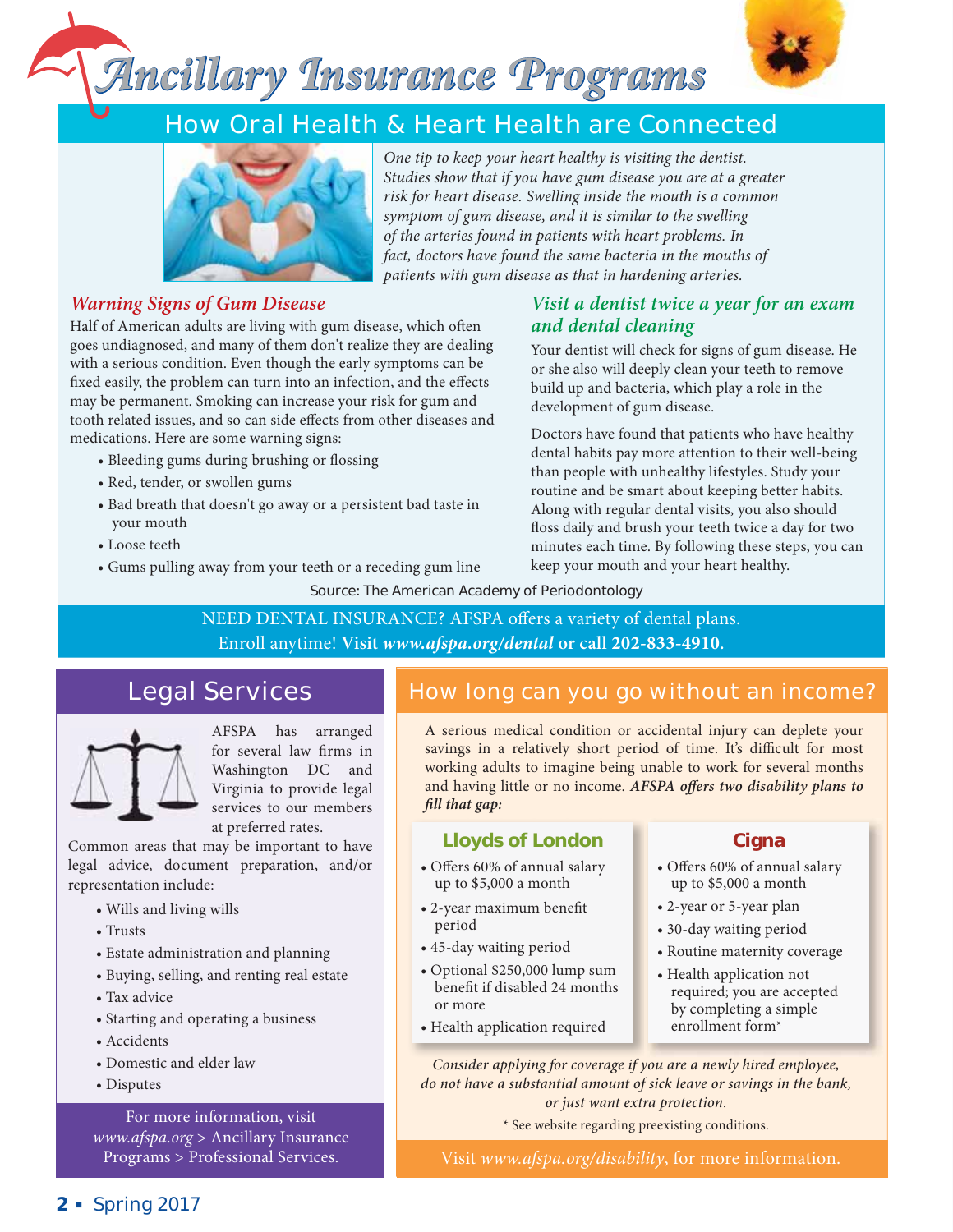

### *Thank you for participating in the 2017 Annual Meeting on Friday, March 3, 2017.*

Over 40 AFSPA members attended this year's Annual Meeting. The event served as an opportunity to celebrate the 75th Anniversary of the **Foreign Service Benefit Plan**. Attendees heard a summary of AFSPA's 2016 activities and the changes implemented for 2017, as well as an overview of how Medicare and the FEHB work together. The meeting was led by AFSPA Chairman Thomas M. Tracy and CEO Paula S. Jakub.

In keeping with our 2017 theme – Commitment to the Member Experience – the meeting included special breakout discussion sessions. In the small groups, AFSPA staff asked members for their opinions on our products and services. We heard the good – responsive staff, good information, low premiums – and the bad – challenges with claims processing, finding providers, and online tools. Throughout this year, we will take the input from these conversations and work to improve our services. Expect to see more information on our efforts in upcoming AFSPA in Action Newsletters.











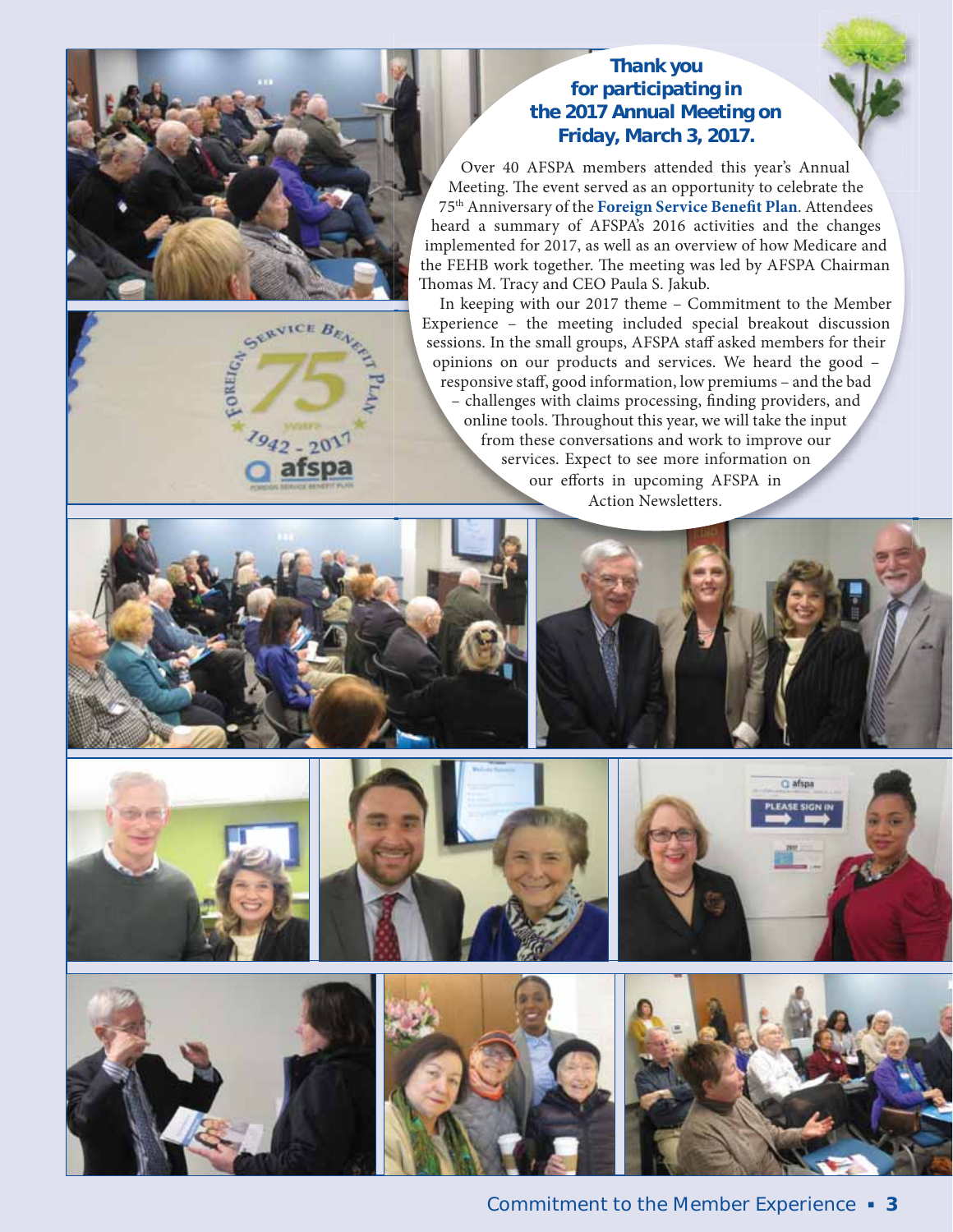





### *Did you know...*

*you know*<br>tted by Krista<br>Benefits Office<br>**reimbursemen**<br>w for Electronic Submitted by Krista Robinson *Health Benefits Officer* 

#### **...you can get your reimbursement faster**

**FSBP** members can sign up for Electronic Funds Transfer (EFT) and have their reimbursements deposited directly into their U.S. bank account. To enroll, go to www.afspa.org/fsbp, and scroll down to find the fillable pdf EFT form. Complete the form and follow the directions. Please send the form to the address at the bottom, not to AFSPA's headquarters address. We will process your enrollment usually within 30 days of submission.

#### **...we have to verify your identity – every time**

Why do you have to provide your name, ID number, and other information every time you call? **FSBP** is required by Federal law to adhere to the guidelines set forth by the Health Insurance Portability and Accountability Act (HIPAA) to protect your Personal Health Information. Please have your member ID number ready whenever you contact us and we'll get to your question as quickly as possible.

#### **...you can save money by visiting in-network providers**

When seeking care in the U.S., your financial responsibility is less when you seek treatment from an in-network provider versus an out-of-network provider. Your coinsurance is only

10% when in-network and 30% when out-of-network. The innetwork amount is based on a lower negotiated rate, which can save you even more out-of-pocket expenses.

#### **where is a difference - Preventive vs. Diagnostic vs. Treatment**

The Plan covers 100% of preventive costs, when using an innetwork provider. However, when you bring up something else during your prevention exam – an ache, a pain, or symptoms of an illness or condition – the visit can become diagnostic in nature. Once the provider diagnoses the cause of your symptoms, you move on to treatment. Diagnostic visits and treatment visits are NOT covered at 100%, even if you receive the treatment during a routine exam visit. Most are covered at 90%, with you being responsible for the deductible and the other 10%.

#### **...you can visit In-Network Chiropractors**

Aetna Choice POS II network includes almost 1 million providers nationwide, including thousands of chiropractors. The Plan pays a benefit of \$60 per visit, up to 40 visits per person, per calendar year. This means if you visit an innetwork chiropractor, you can lower your costs and may have small or no out-of-pocket expenses. Search for an in-network provider at www.afspa.org/fsbp/providers.

#### **...about our Wellness Program**

Our Simple Steps to Living Well Together Program gives you the opportunity to earn up to \$250 in wellness incentives to lower your out-of-pocket expenses. For members 18 years and older, complete a Health Risk Assessment, a Biometric Screening, and a Healthy Action to reap the rewards.

### Learn more about these programs, benefits, and services by visiting *www.afspa.org/fsbp*.

### **Telehealth**: *Have you signed up yet?*



**FSBP** members now have access to telehealth services through American Well (Amwell) with no out-of-pocket cost to you. Use your mobile device or computer to visit with a doctor, a psychologist, a licensed clinical social worker, or a registered dietitian. Telehealth is great for diagnosing and receiving treatment for common ailments, especially when an actual office visit might be inconvenient or even impossible. Providers can write prescriptions and send them

to a nearby pharmacy. You even can schedule counseling in advance with a dietitian or mental health provider.

Sign up now by downloading the Amwell app or by visiting www.americanwell.com. Have your **FSBP** ID number ready when you register. Complete the basic health questionnaire to avoid any delays in the future. It's that simple.

**Note:** Due to Federal regulations, telehealth services are available only to members in the U.S.



### **Readmissions**

**FSBP** wants to focus on the quality of care and safety

to members who are hospitalized within 31 days of a previous hospital discharge. Being "readmitted" to the hospital can be an indication of the need for additional care. **FSBP** has a Readmission Prevention Program to support our members. Case Managers may call you when you are discharged from the hospital (or even before or during your confinement) to help you and your family understand your care. This free service is available to **FSBP** members with no impact on your benefits.

To request a Case Manager, call **202-833-4910**.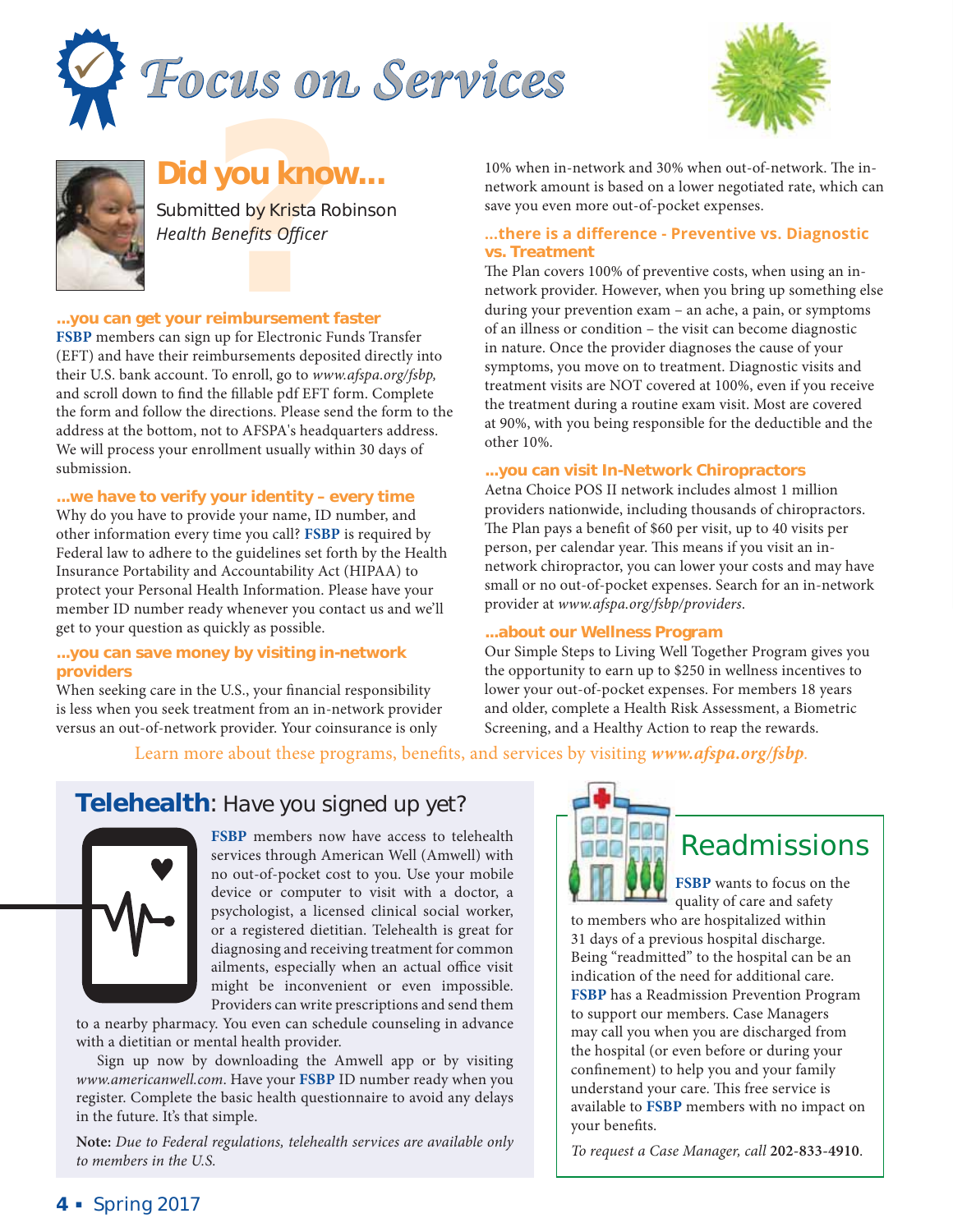### **AFSPA Member Meetings**

During the year, AFSPA hosts Member Meetings throughout the country. Members who live in places like New York, North Carolina, and even Florida, gather to hear updates on AFSPA and changes in the healthcare industry.

On February 10, 2017, CEO Paula S. Jakub invited local members to an afternoon Member Meeting in Scottsdale, Arizona. The attendees joined her as she spoke on topics such as the 2017 FEHB Program Initiatives, the Affordable Care Act, and the Senior Living Foundation. Not only did the Arizona participants learn about AFSPA updates, but some rekindled old friendships as well. Just ask Carol Viergutz…

### **Carol's Story**

Carol met Maury and Wendy in Cairo, Egypt in 1991. As is often the case, time and several postings throughout a full Foreign Service career caused them to lose track of each other. She explained, "I received the invitation to the AFSPA meeting and decided to attend. When I arrived, I saw Maury and Wendy sitting at a table. I was not sure it was them since I hadn't seen them since 1994. I sat next to Maury and asked Wendy her name. When she said, 'Wendy Gralnek and this is Maury.' I smiled wide and stated I was 'Carol Viergutz.' Her eyes went wide and the resulting hug said it all!"

No matter the years that have passed, friendships forged in the Foreign Service remain solid. This time, it was the AFSPA meeting that brought together friends.

Carol plans to attend future Member Meetings because she believes the information shared is useful and important. Next time AFSPA is in your area, please make an effort to come. Carol's story proves there are more reasons than one to participate in AFSPA Member Meetings.





**North Carolina Member Meeting** *left to right:* **Paula, James Yorke, Eric & June Kunsman**



providers.

version.

### **Focus on IT**

### *My Online Services or Member Portal?* by Thomas Veney, IT Assistant



pocket maximum amounts.

• View and print copies of your Explanation of Benefits. Access benefit usage such as deductibles and out-of-

• View and print certifications for medical services, such as precertification for a planned hospital admission. • Check average cost of medical procedures or view hospital quality information before you receive care. • Search for in-network doctors, hospitals, and other

• Request a copy of your ID card or download a PDF

Assessment, digital coaching, and discount programs.

• Access wellness tools such as the Health Risk

**Note:** To log onto My Online Services, visit

*https://member.cvty.com*.

### **My Online Services Features: | Member Portal Features:**

- Submit **FSBP** claims securely.
- Use the Single Sign On feature to access your My Online Services and Express Scripts accounts without having to enter another username and password.
- Update contact information (ie: email, mailing address, phone numbers, etc.) including your preferred communication method.
- Manage your enrollment in one of AFSPA's dental, disability, or other ancillary programs.
- Receive private messages from AFSPA staff in compliance with HIPAA and other Federal privacy regulations.
- Find links to secure contact forms and Plan documents.

**Note**: To log onto the Member Portal, visit *www.afspa.org*. You must be an AFSPA Member to gain access.

*Do you have comments or questions related to this or any other IT article?* **Please contact us via email at helpdesk@afspa.org**. **We are here to help.**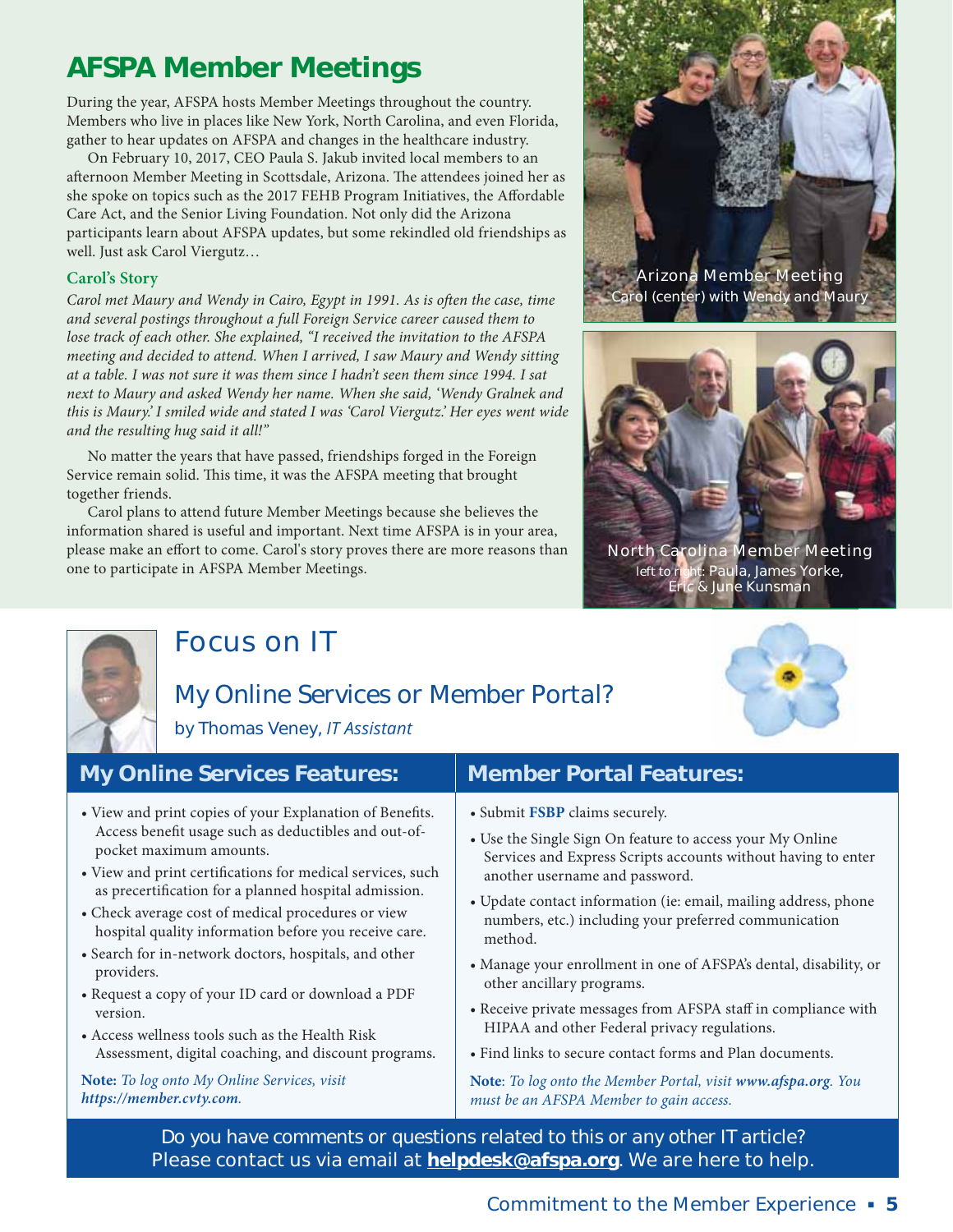



### **A Word on Your Health**

by Dr. Michael Nesemann, **FSBP**'s Medical Director

*AFSPA is pleased to announce the addition of Michael Nesemann, MD, as Medical Director of the Foreign Service Benefit Plan (FSBP). As the Medical Director, Dr. Nesemann serves as the Chairman of the Quality Management Committee, which oversees the quality of medical benefits and care the Plan provides you.*

Quality is a critically important issue for **FSBP−** and it is not just about paying your claims promptly and accurately. It is about keeping you healthy. One of my tasks is to ensure that the Plan keeps its commitments to wellness and quality at the forefront of its many operations.

The Plan has already done a great job with developing a solid wellness program (Simple Steps to Living Well Together). The purpose of this program is to encourage you to:

- • **Fill out your Health Risk Assessment** an easy questionnaire that asks you basic health information similar to what you might be asked at an annual exam and helps you – and us – better understand what steps you need to take to be healthier;
- **Have your Biometric Screening done** provides basic statistics about your height, weight, BMI, blood pressure, etc. and provides a baseline from which to improve; and
- • **Complete at least 1 of 15 Healthy Actions**  choose from a variety of wellness programs to improve your health and wellbeing.

Completing these steps earns you incentive rewards for your efforts, but more importantly, also makes you an active participant in maintaining your health. Our wellness program is described at www.afspa.org/fsbp/wellness.

Last year's Spring Newsletter contained a very useful chart that provided you with a road map to help you determine what to do if you have a certain condition and what programs/ benefits we have that may help you. We have added that chart to our website at www.afspa.org/fsbp/wellnesschart. It has been updated with the new 2017 Healthy Actions.

In addition to wellness, the Plan promotes the quality of your health by encouraging you to get screenings

 *I am very pleased to be part of the* **FSBP** *quality team. Serving in the Foreign Service for 29 years has given me a broad perspective of the challenges our members face. I truly appreciate the commitment of the* **FSBP** *team to provide the best possible service.*

**− Dr. Michael Nesemann**

appropriate for your age, gender, and condition. These screenings can be critical as they help provide early identification of certain diseases such as high blood pressure, high cholesterol, and different types of cancers. The Office of Personnel Management (OPM) wants FEHB plans to encourage members to obtain these screenings. I strongly urge you to review the Plan's Preventive Care benefits found on pages 34 - 37 of your 2017 Plan Brochure. Preventive care obtained from an in-network or overseas provider costs you nothing (no deductible or coinsurance), so why delay?

Our members have traditionally failed to take advantage of preventive care benefits. While we excel at staying on top of our children's health status, we tend to neglect our own. Just remember, it's your health. Own it. Work with it. Improve it.

Thank you for allowing me to serve as your Medical Director. I look forward to making an impact on the health of the Foreign Service community.



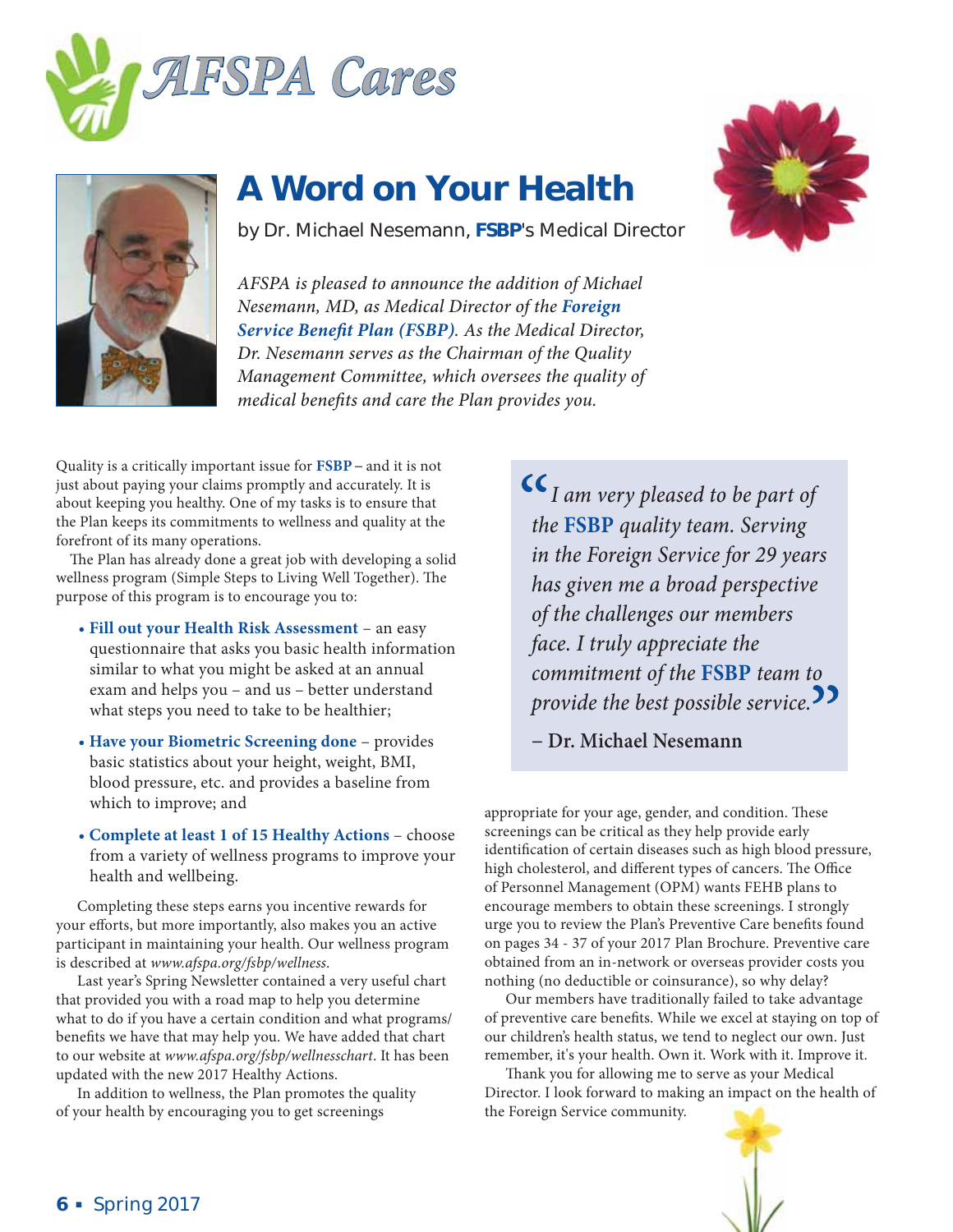### *Trying to start your family?*

One in 10 couples have difficulty becoming pregnant and age is often a factor. Twenty percent of women now have their first child after age 35. Certain couples may require outside assistance such as a surrogate or donor sperm/eggs.

FEHB plans offer limited benefits that cover only the evaluation of the underlying causes of infertility and limited treatment coverage. This leads to some couples exploring more complex infertility services such as In Vitro Fertilization (IVF) to become pregnant. While these technologies improve the chances of success, they come with challenges:

- **»** About 1 out of every 3 IVF cycle results in a live birth
- **»** When an IVF cycle is successful, 1 out of every 3 livebirths result in a multiple births (twins or triplets)
- » Multiple births have a significantly higher likelihood of resulting in preterm birth or low birth weight babies
- **»** Complex infertility treatment is expensive

Due to the FEHB program-wide exclusions for advanced infertility services including artificial insemination, IVF, and other high tech procedures, **FSBP** cannot expand its coverage. However, **FSBP** now is offering a **non-FEHB benefit** of access to Aetna's Institutes of Excellence™ (IOE) Infertility network of



IVF clinics. Providers in our IOE Infertility network produce a higher live birth rate per cycle and have lower rates of multiple births. This means healthier mothers and healthier babies. These specially trained providers must meet high medical standards and have a successful record of treatment. This results in better quality outcomes and lower medical costs.

We recognize the emotional and physical impact the challenge of conception may have on a couple. While **FSBP** cannot provide additional benefits, we can help find the best providers available who offer the best chances for success.

To locate an Aetna IOE Infertility provider, visit: http://fsbp.coventryhealthcare.com. For benefit coverage, see Section 5(a), Infertility services on pages 39 - 40 of your 2017 Plan Brochure.

Sources: Reproductive Medicine Associates of New Jersey, Center for Disease Control and Prevention, and the March of Dimes

### **Gel Pack Conditioning**

*Another Innovation Designed for Overseas Members*



#### **The Problem:**

Our members live and work all around the globe, including in extreme climates. Certain medications require constant temperature control to maintain their integrity and efficacy. **FSBP** offers a mail order Home Delivery Program for prescription medications, providing convenience and cost savings for members. Previously, not all medications were available through mail order in all locations. To address this problem, Express Scripts (ESI – the Plan's Pharmacy Benefit Manager) began using Gel Pack Conditioning to assure you receive your medication intact and at the intended temperature.

#### **How it Works:**

ESI utilizes innovative technology to keep shipments of medications cool (or warm, as the case may be). They rely on complex algorithms and National Weather Service data to determine the best packaging for safe delivery of medications, even overseas. Package insulation varies according to the product being shipped and the anticipated temperatures that the product will be exposed to during transit.

There are three types of gel packs, and any of the three or a combination may be used for your medication:

• **FROZEN GEL PACKS** protect against hot temperatures, melting as the outside temperatures change but protecting the medication inside.

• **REFRIGERATED GEL PACKS** help to maintain moderate or cold temperatures; they can adjust to hot or cold exterior temperatures and arrive either warm or frozen depending on the outside temperature.

• **ROOM TEMPERATURE GEL PACKS** protect against cold temperatures, in some cases freezing while keeping heat inside.

#### **What it means for you:**

We now can send most medications, including certain specialty medications, to overseas posts. When your physician prescribes a new medication that requires temperature control, call ESI to confirm the availability and timing for shipping. You also may email ESI at ExpatriateProcessingGEN@express-scripts.com. If you are serving in an area where before you could not take advantage of our Home Delivery Program, this is great news. Places like Panama, Cameroon, Iceland, and more, now will have access to this convenient and cost effective delivery method.

*This technology proves that* **FSBP** *understands your challenges and we are working with our partners to develop solutions.*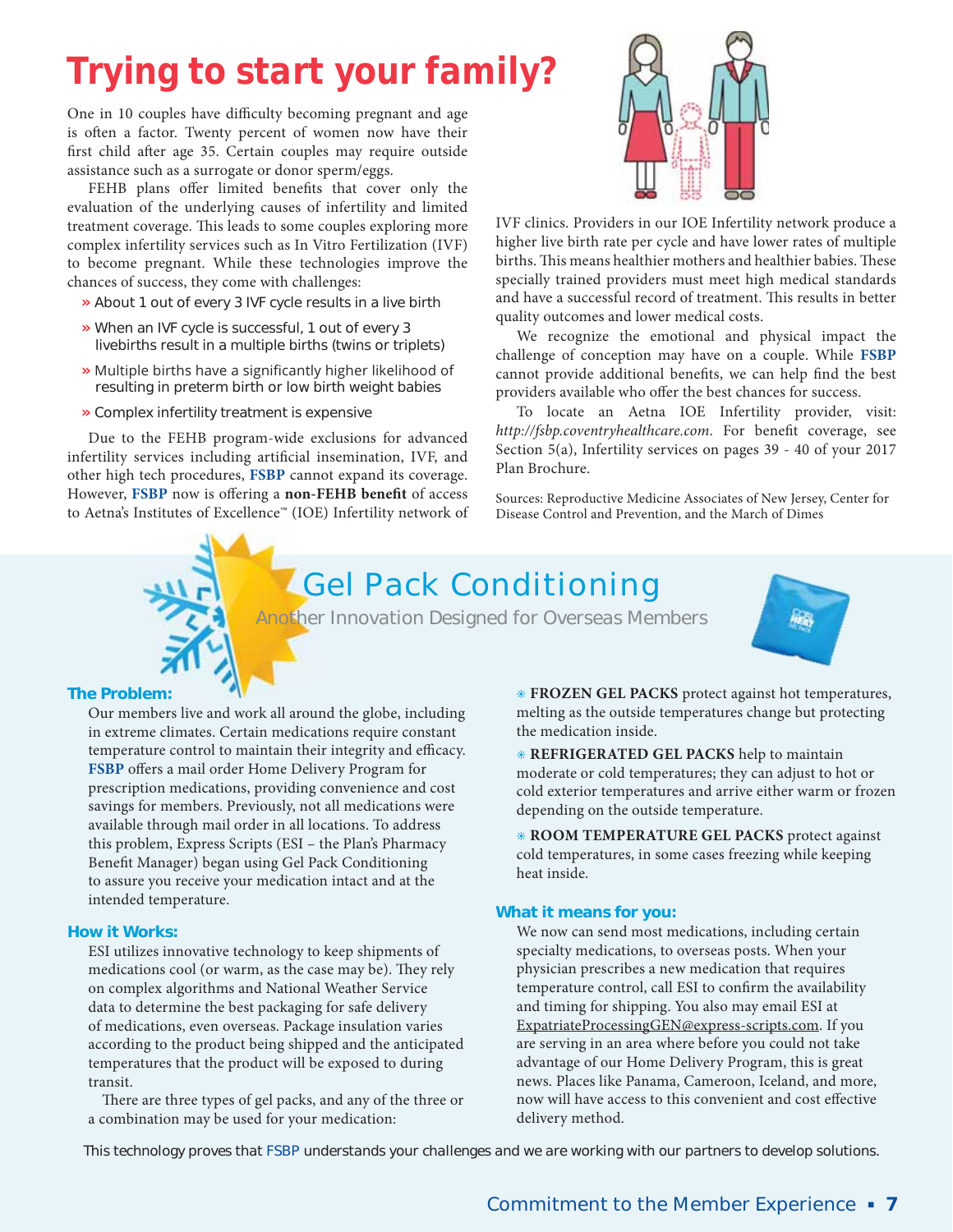

## EXPRESS SCRIPTS<sup>®</sup> Focus on Partners

### **Migraine Management:** An ESI Pharmacist's Story

*Tips for preventing and treating chronic migraines from a pharmacist who's been there.* 



The impact of migraines can be extreme – migraines can affect relationships, the ability to attend school or work, and overall quality of life. I know; I've been there.

As a child, I experienced severe headaches coupled with nausea and sensitivity to light and sound. At an early age, I took an active role in managing my symptoms and avoiding triggers that caused migraines. I gained an increasing level of control over this debilitating condition.

Today, as a pharmacist, my role is to help patients know about all methods for managing migraines. Here are four things I advise not only to my patients, but also follow myself:

- **Keep a migraine journal:** Log daily information such as activities, food and drink, the weather (looking for pressure changes or heat), stress level for the day and any unusual odors for at least 30 days. It also might be useful to note how you felt on that day (tired, happy, moody, etc.).
- **Be aware of triggers:** Certain smells, light, stress and other factors may lead to migraines. By keeping a journal and understanding your personal triggers, you can avoid situations that lead to migraines.
- **Stay adherent to your medication:** It's important to take preventative medications, as instructed by your physicians. Changes in your medication regimen can impact your probability of getting migraines. Pill boxes or reminders from the ESI mobile app can help.
- **Speak with a pharmacist at the Express Scripts Neuroscience Therapeutic Resource Center**: These pharmacists have a keen understanding of side effects, dosing challenges, and drug interactions associated with medications to treat migraines. They can serve as a valuable resource in migraine management.

Fortunately, I no longer have chronic migraines, and knowing how to avoid triggers helps me prevent them from returning.

### *Facts about Migraines*

- As many as 10% of children experience migraines.
- Migraines affect women more: 17% of women vs. 6% of men experience migraines.
- Migraines tend to be hereditary.

### **Transparency in Drug Pricing**



Managing the cost of medication can be a daunting task. The easiest solution is to go generic. The **Foreign Service Benefit Plan (FSBP)** has a flat copay of \$10 at retail (30-day supply) and \$15 at home delivery (90-day supply). Preferred brand name drugs at home delivery have a flat copay

of \$60 at home delivery. But what about the other medications you might purchase at retail and through home delivery?

ESI and **FSBP**'s co-branded public website (www.express-scripts.com/fsbp) offers tools to project the cost of your other medications.

Click on the "Go" button in the middle box, under Open Enrollment Information, to learn about **FSBP**'s prescription benefits (retail, home delivery, and specialty). You can search for participating pharmacies, compare prescription costs, review the Plan's formulary, and utilize the Savings Advisor tool.

By logging in through the "Already registered?" box on the right, **FSBP** members can access all the tools available. Check it out!



### **Have you visited**  *myhealthfinder.gov* **lately?**

**This website has been updated to make it more relevant to FEHB members. AFSPA encourages you to use** *myhealthfinder.gov* **to explore how to become and stay healthy. The site offers a variety of topics to assist you and your loved ones with your personal health goals.**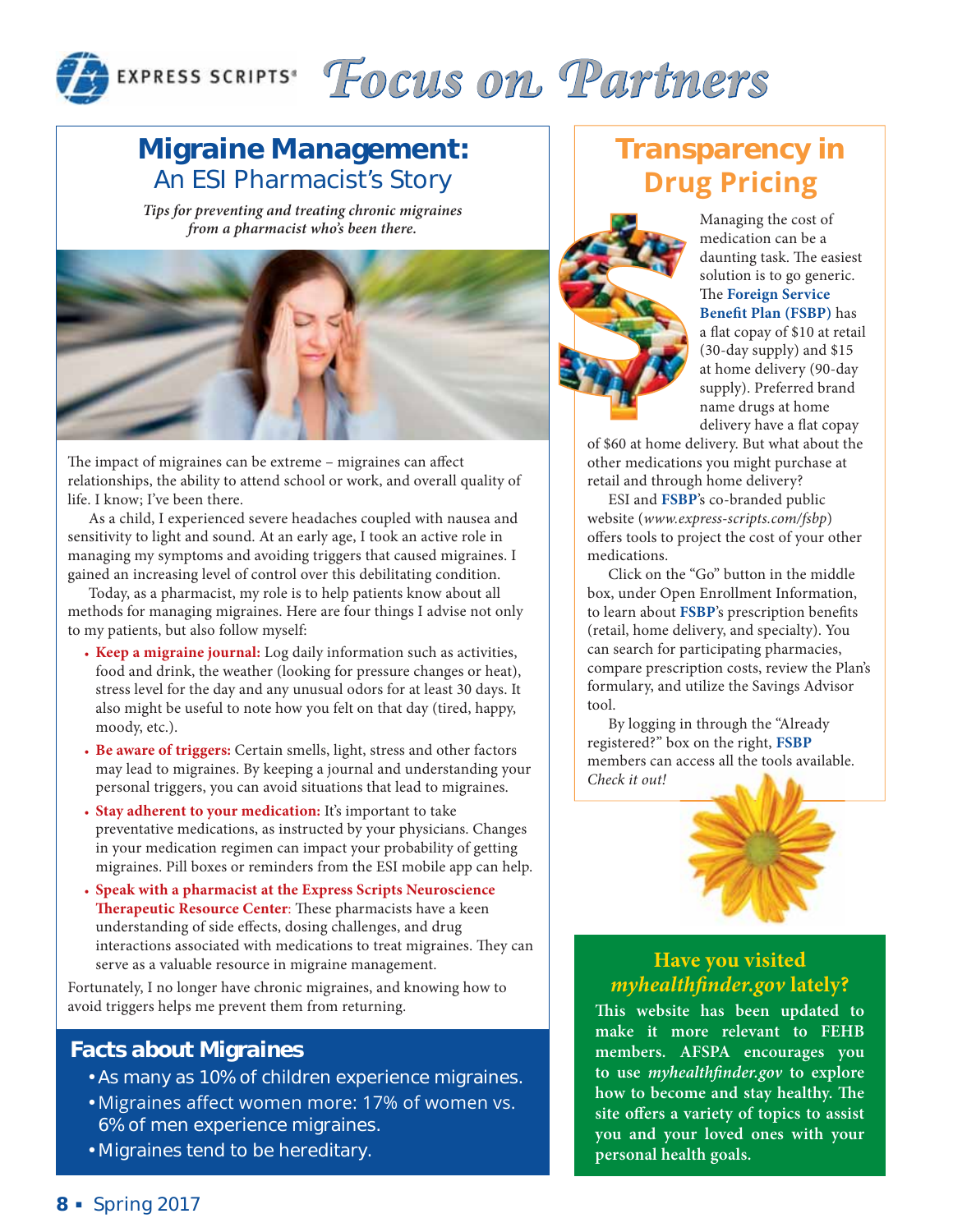## *Focus on Partners*

### **Manage your blood pressure**

You can take steps today to manage your blood pressure.

#### **Move around**

Exercise is for everyone. It widens your arteries, which eases blood flow. Aim for 30 minutes of physical activity at least 5 days a week.

### **Fill up on healthy foods**

Try filling up on fruits, vegetables, and whole grains. Eat fewer foods high in fat, cholesterol, and salt.

### **Think before a drink**

Drink small amounts alcohol. For men, that's no more than two drinks per day. For women, that's no more than one. Examples of one drink include 12 ounces of beer or 5 ounces of wine.

### **Say no to smoking (and stress)**

Quitting smoking is one of the best things you can do to beat high blood pressure. Take steps to reduce stress.

### **Your doctor is your best resource**

Discuss lifestyle changes or medicine options with your doctor. Get regular checkups to help you stay on track.





February 2017 - AFSPA Staff Celebrated American Heart Month by Wearing **Red**



**FSBP has a new 2017 Healthy Action to help control your blood pressure. The Plan will reach out to members with high blood pressure and provide a form for your provider to complete. The provider must document two blood pressure readings below 140/90 on separate visits during the current calendar year. In addition to better health, you will earn a \$50 Wellness incentive. For details, see page 87 of the 2017 FSBP Brochure.**

### *Coventry to Aetna:*

You may recall that Aetna purchased Coventry in 2013. Over the last few years, you have seen the Aetna logo on documents and on your **FSBP** ID cards. You have benefitted from the much larger Aetna network. But for other large scale changes, we have chosen to wait. This is why members still have access to My Online Services, which is a Coventry based site. While this has caused some confusion, we did not want to rush the transition to the Aetna computer platform.

**Following years of planning, the migration will take place officially on January 1, 2018.** 

*What does this mean for you?* 

*A Migration*

**▶You will receive a new ID card with a new ID number later this year.**

**▶The look and format of the explanation of benefits (EOBs) will change.** 

**▶You will use a new website – Aetna Navigator – to track claims and access wellness tools.** 

**▶**The migration from the Coventry platform to the Aetna platform likely will be disruptive. We are committed to minimizing disruptions to our members. This includes examining and testing the new system as well as keeping you informed on updates and changes. We will work to resolve any issues that may arise.

Please look for more information in future newsletters. Throughout the year, we will communicate other updates on AFSPA's website and Facebook page, in email messages, and in physical mailings.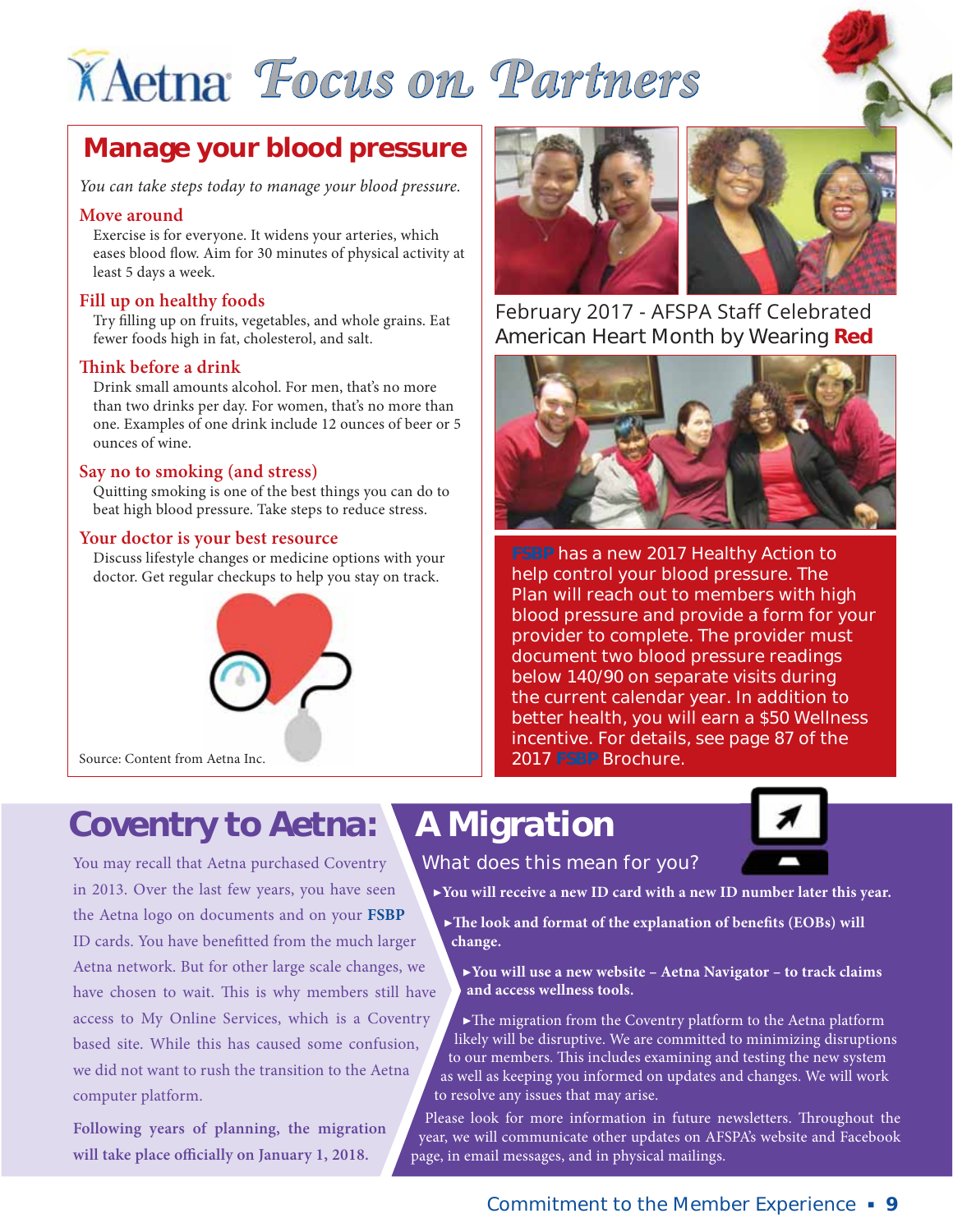





### **AFSPA Listens**

By Kyle Longton, *Chief Operating Officer* 

Before I get to your member questions, I want to take the opportunity to say thank you.

Over the last year, many of you have expressed concerns with the claims submission process through AFSPA's Member Portal and with claims processing, in general. We heard you and made changes. A link to claims filing instructions now appears on every **FSBP** website page. We added a form inside the Portal to streamline claims processing. These changes have decreased unidentified claims and claims without a diagnosis. Thank you for sharing your feedback and working with us as we found ways to improve.

Now for some of your questions:

#### » *I called and was told that the wait time would be nearly an hour. Why do I have to wait this long?*

AFSPA grew quite a bit during Open Season, particularly in **FSBP**. This resulted in more calls to our main line and longer wait times. We continue to add more staff and have reorganized our Health Team better to match the volume of calls and emails we receive. Based on statistics for the last few years, this is a seasonal surge in calls. New members inquire about their benefits and ask about their ID cards. We now are upgrading our phone system, including alerts when call volume or wait time reaches certain parameters. I thank you for your patience as we continue to enhance our systems.

#### » *I have Medicare Parts A and B (Original Medicare) along with* **FSBP***. Why did* **FSBP** *not pay more for my doctor's visit?*

This question, in a variety of formats, has come up many times in recent months. It relates directly to the member's enrollment in Medicare Part B. In most cases, the member

has received care from a provider who has opted out of Medicare. The provider asked the member to sign a contract acknowledging that neither the member nor the provider can bill Medicare for any treatment. Members who contact me believe that **FSBP** should step in to pay the full claim. However, Federal regulations limit our payment to the amount we would have paid after the payment by Original Medicare, when the member is enrolled in Part B. The member is responsible for the balance.

Your physician's participation in Medicare and your out-of-pocket responsibility are only two factors you should consider when deciding whether or not to enroll in Medicare Part B. This is a personal decision. To help you, AFSPA has created a brochure entitled "Medicare and the **Foreign Service Benefit Plan**: Putting It Together." In addition, Paula has recorded a video with a presentation on many more considerations. You can find both of these on our website at www.afspa.org/fsbp and click on the Helpful Links tab. You also can request a paper copy of the Medicare brochure by contacting our office.

#### » *Looking Ahead*

As you saw on page 9 of this newsletter, **FSBP** will begin a transition from the Coventry computer platform to the Aetna computer platform. I will devote space in future editions of AFSPA in Action to discuss the practical effects of this change for you. In addition, you will learn more about the steps we are taking to address member issues raised from the Annual Meeting this past March.

As always, I enjoy hearing from AFSPA members. Thank you for the opportunity to serve you and please let me know about your experiences with our programs and services. If I can help, just ask: kyle.longton@afspa.org.

What does **Commitment to the Member Experience** mean to you?



**Darlene Crawford Health Benefits Officer** Employed with AFSPA since 2006

"Commitment to the Member Experience means to perform consistently and deliver a personal touch to our members. I believe in giving the highest level of quality and acting with integrity. In the process, I strive to exceed customer expectations with the goal of maintaining a lifelong and valuable relationship with our members. It inspires me to make people happy and put a smile on their face."





**Brian Butler Health Benefits Officer** Employed with AFSPA since November 2016

"Commitment to the Member Experience means treating members the way that I would want to be treated. At the end of a call, I want a member to feel like, 'that was the best customer experience I ever had.' I have always been a natural people person. It makes me feel good when I help someone. It gives me a sense of accomplishment. But I am not looking for praise or recognition. I am just simply doing my job and what I feel am supposed to do. I like that everyone at AFSPA is willing to help."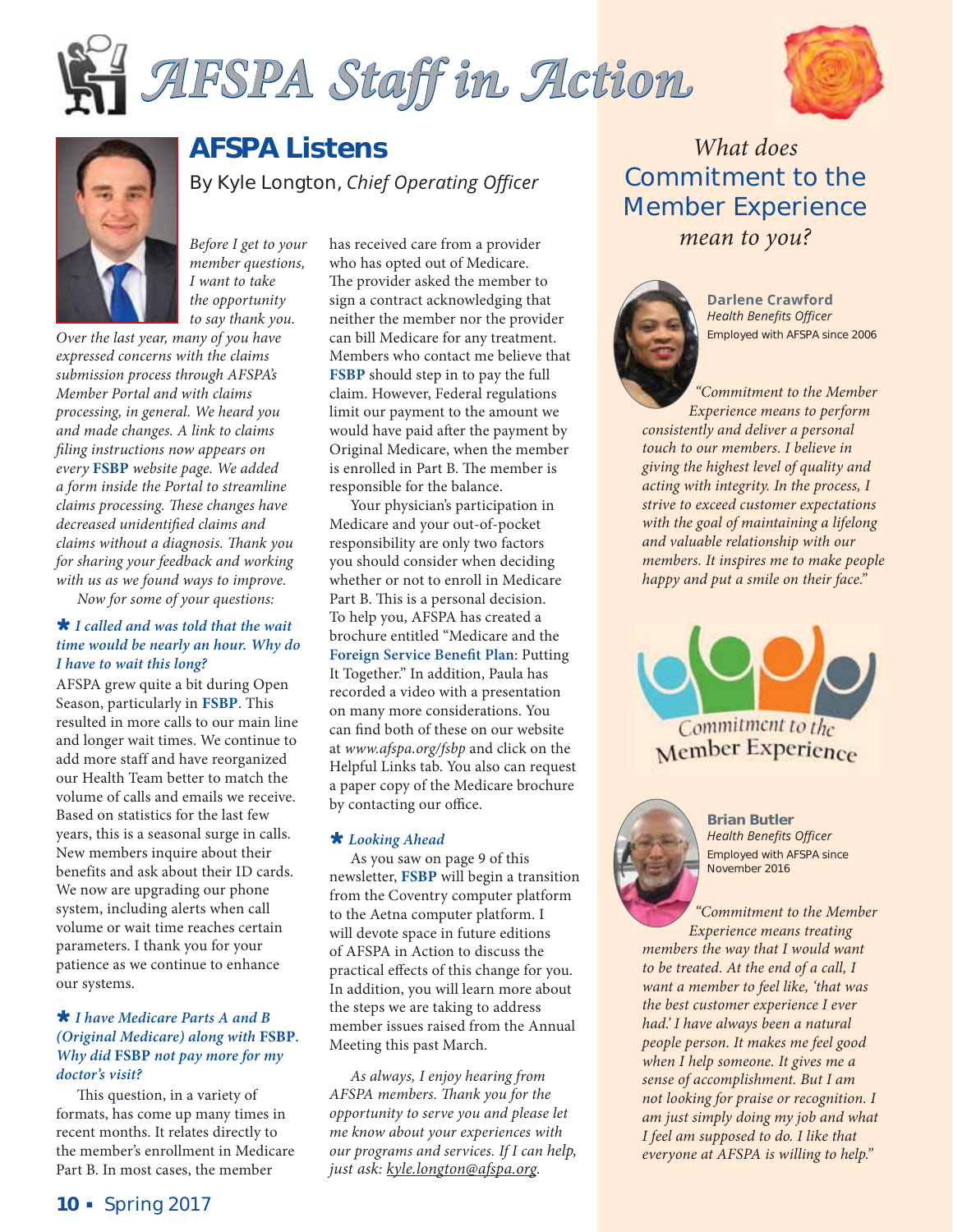### **Federal News Radio Interview** *with* **Paula Jakub**



On March 6, 2017, AFSPA's CEO Paula Jakub discussed Medicare and the FEHB on live radio. She was the featured guest on the "For Your Benefit" show, hosted by Bob Leins and Tammy Flanagan, on Federal News Radio. Paula is a Subject Matter Expert in Federal Health Insurance. She represented AFSPA well with her knowledge of this complex topic. Please listen to the online recording of Paula's interview on the DC radio channel 1500 AM. Just visit *www.federalnewsradio.com* and search for "Medicare and the FEHB." You definitely will learn something new.



### *AFSPA Loses a Family Member... er...*



Stephanie Squirewell *(1983 - 2017)*

It is with deep sadness that we announce the passing of a member of our AFSPA family, Stephanie Squirewell.

Stephanie was a beloved member of the AFSPA family for almost eight years. She was a tireless advocate for our members, particularly on prescription drug issues, and she was instrumental in training

a large number of the current staff. Her dedication, her humor, and her upbeat approach to work and life will be missed greatly.

AFSPA's Director of Health Operations, James Lee, worked with Stephanie the entire time she was employed by AFSPA. He said, "Stephanie's intelligence, personality, and confidence made her the perfect candidate to work at AFSPA. She always lived up to the promise she displayed on her first day and she defined what an ideal employee should be. Stephanie made everything and everyone that she encountered better. For that, AFSPA is thankful and I am personally thankful."



### **Walking the Walk – AFSPA's Staff Health Fair**

You may remember from our 2016 AFSPA in Action Summer Newsletter that AFSPA strives to "walk the walk" in terms of wellness and fitness. In March 2017, AFSPA held a health fair for its employees. The event was hosted by Virginia Hospital Center. The staff were able to check their blood pressure, create their own stress ball, and test their flexibility.

The wellness assessments given allowed participants to learn about their health risks, based on their own personal habits. Numerous resources were provided on wholesome eating and proper nutrition. The AFSPA staff enjoyed the opportunity to interact with the various health professionals. Like you, we are taking "Simple Steps" to lead a healthier lifestyle.